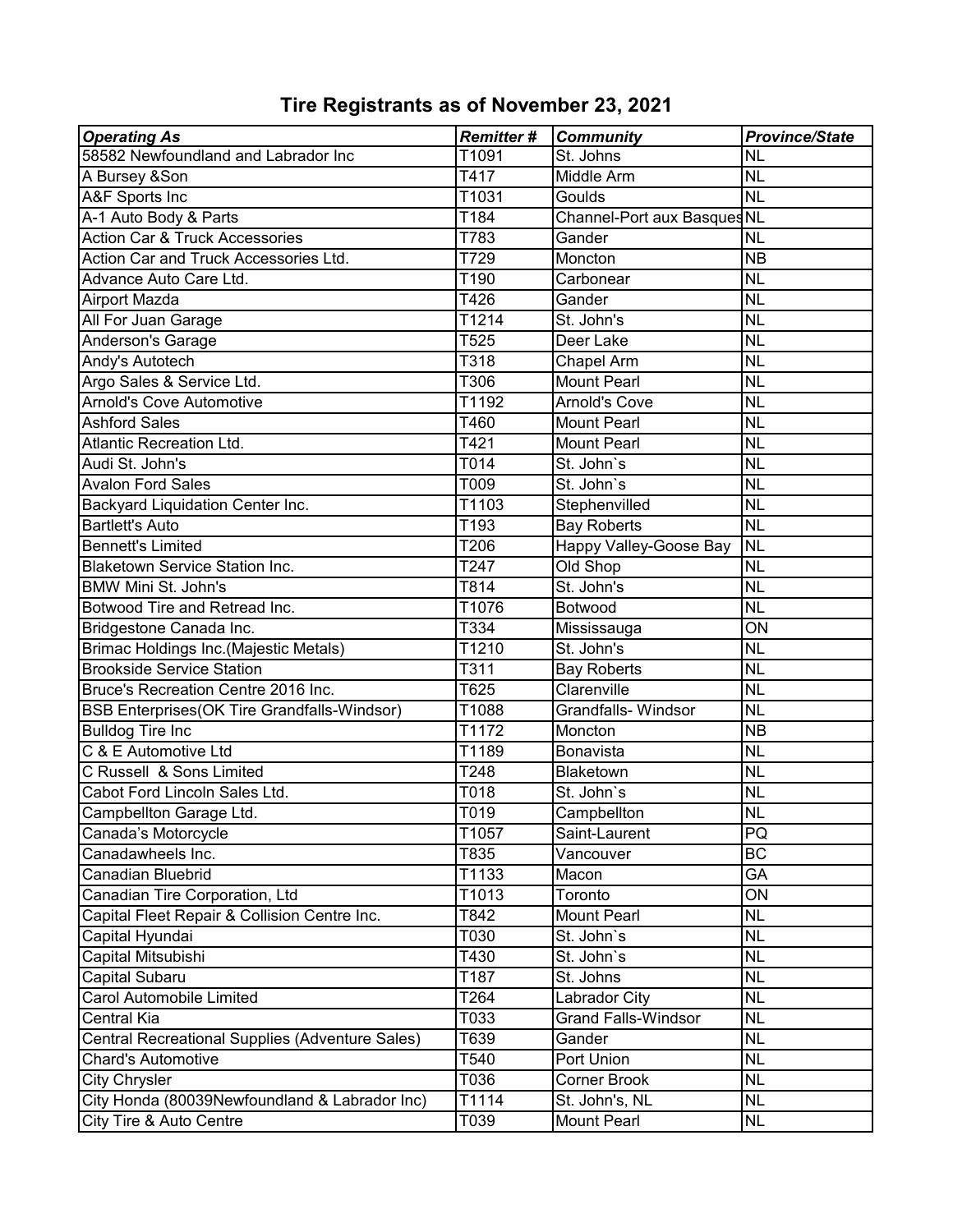| CJS Auto Repair                                         | T1193 | St. John's                   | <b>NL</b>                |
|---------------------------------------------------------|-------|------------------------------|--------------------------|
| <b>Clarenville Ford Sales Limited</b>                   | T277  | Clarenville                  | <b>NL</b>                |
| Coastal Motors Ltd.                                     | T122  | Forteau                      | <b>NL</b>                |
| <b>Coastal Outdoors</b>                                 | T633  | <b>Mount Pearl</b>           | <b>NL</b>                |
| <b>Coastal Outdoors</b>                                 | T276  | Clarenville                  | <b>NL</b>                |
| <b>Coastal Outdoors Carbonear</b>                       | T634  | Carbonear                    | <b>NL</b>                |
| <b>Complete Tire Sales and Service</b>                  | T041  | St. John's                   | <b>NL</b>                |
| Conception Bay Auto & Tire Centre Ltd.                  | T121  | Tilton                       | <b>NL</b>                |
| <b>Conne River Garage</b>                               | T437  | Conne River, Bay d'Espoir NL |                          |
| <b>Continental Tire Canada Inc</b>                      | T1085 | <b>Fort Mill</b>             | South Carolina           |
| <b>Corner Brook Nissan</b>                              | T1080 | <b>Corner Brook</b>          | <b>NL</b>                |
| Costco Wholesale Canada Ltd.                            | T045  | Ottawa                       | $\overline{ON}$          |
| <b>Country Trailer Sales</b>                            | T635  | <b>Conception Bay South</b>  | <b>NL</b>                |
| <b>CRB Rebuild &amp; Recreation</b>                     | T750  | North West River             | <b>NL</b>                |
| Crestline Coach Ltd.                                    | T767  | Saskatoon                    | <b>SK</b>                |
| Dave's Service Center Limited                           | T856  | <b>Bay Roberts</b>           | <b>NL</b>                |
| <b>Decker Motors Limited</b>                            | T278  | Clarenville                  | <b>NL</b>                |
| Dennis Cabot Jodi Cabot                                 | T1200 | Happy Valley-Goose Bay       | <b>NL</b>                |
| Dennis Chevrolet Buick GMC Ltd.                         | T051  | <b>Corner Brook</b>          | <b>NL</b>                |
| Dennis GM                                               | T052  | Stephenville                 | <b>NL</b>                |
| Direct Auto Importation Inc.                            | T1182 | Laval                        | $\overline{\mathsf{QC}}$ |
| Dodge City/Royal Garage Ltd.                            | T053  | St. John's                   | <b>NL</b>                |
| Drake's Auto Repair Centre Ltd.                         | T610  | Harbour Breton               | <b>NL</b>                |
| Driveline Machine Shop                                  | T1221 | Goulds                       | <b>NL</b>                |
| Dyke's Auto Centre                                      | T054  | <b>Grand-Falls Windsor</b>   | <b>NL</b>                |
| Dynamic Auto Repair                                     | T1213 | Torbay                       | <b>NL</b>                |
| E & M Auto Repair                                       | T1204 | South River                  | <b>NL</b>                |
| Eastern Hyundai                                         | T280  | Clarenville                  | <b>NL</b>                |
| <b>Exclusive Auto Parts</b>                             | T1187 | <b>CBS</b>                   | <b>NL</b>                |
| Fairway Honda                                           | T058  | <b>Corner Brook</b>          | <b>NL</b>                |
| FCA Canada Inc.                                         | T1010 | Windsor                      | ON                       |
| Fewer Kia                                               | T863  | Clarenville                  | <b>NL</b>                |
| Fivestar Renovations(2012) Inc.                         | T1175 | St. John's                   | <b>NL</b>                |
| <b>Floyd's Construction Limited</b>                     | T1211 | Rocky Harbour                | <b>NL</b>                |
| Ford Motor Company of Canada Limited                    | T775  | Oakville                     | ON                       |
| Forteau Sales & Service Ltd.                            | T090  | Forteau                      | <b>NL</b>                |
| <b>Foxtrap Automotive Limited</b>                       | T241  | <b>Conception Bay South</b>  | <b>NL</b>                |
| Frenchie's Service Centre Ltd.                          | T207  | Happy Valley-Goose Bay       | <b>NL</b>                |
| Freshwater Auto Centre Ltd.                             | T199  | St. John's                   | <b>NL</b>                |
| Fun N Fast Ltd.                                         | T487  | <b>Mount Pearl</b>           | <b>NL</b>                |
| FYR Auto Service Ltd.                                   | T057  | <b>Conception Bay South</b>  | <b>NL</b>                |
| Gander Hyundai                                          | T063  | Gander                       | <b>NL</b>                |
| Gander Kia                                              | T424  | Gander                       | <b>NL</b>                |
| Gander TireCraft                                        | T1037 | Gander                       | <b>NL</b>                |
| Gander Toyota (80036 Newfoundland & Labrador Inc) T1115 |       | St. John's, NL               | <b>NL</b>                |
| <b>Garcin's RV Centre Limited</b>                       | T644  | Pasadena                     | <b>NL</b>                |
| <b>GCR Tire Centres</b>                                 | T119  | Mississauga                  | ON                       |
| General Motors of Canada Ltd.                           | T773  | Oshawa                       | ON                       |
| <b>GFL Environmental Ltd</b>                            | T1174 | St. John's                   | <b>NL</b>                |
| <b>Gladney's Bus Limited</b>                            | T1202 | Portugal Cove-St. Phillips   | <b>NL</b>                |
| Goose Bay Motors Limited                                | T208  | Happy Valley-Goose Bay       | <b>NL</b>                |
|                                                         |       |                              |                          |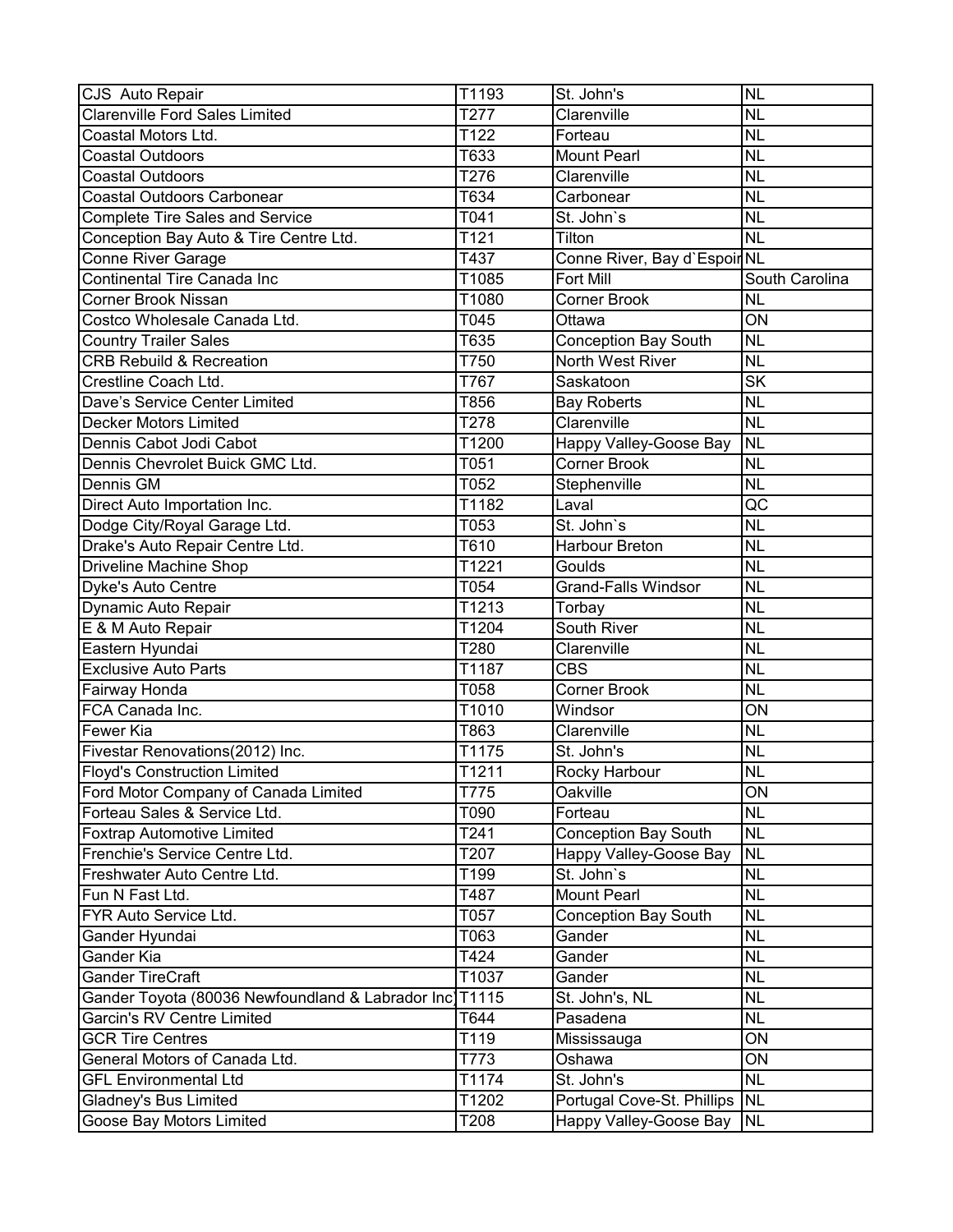| Graham Taylor Tire Repair Ltd.                           | T504  | Conception Bay South             | <b>NL</b>       |
|----------------------------------------------------------|-------|----------------------------------|-----------------|
| <b>Grand Toyota</b>                                      | T226  | <b>Grand Falls - Windsor</b>     | <b>NL</b>       |
| <b>Grandfalls Nissan</b>                                 | T1125 | <b>Grandfalls- Windsor</b>       | <b>NL</b>       |
| Grand-Winds Hyundai                                      | T339  | <b>Grand Falls- Windsor</b>      | <b>NL</b>       |
| <b>Green's Service Station</b>                           | T398  | Goobies                          | <b>NL</b>       |
| Groundmax Ltd.                                           | T833  | Elmsdale                         | <b>NS</b>       |
| Groupe Touchette Inc.                                    | T1203 | Montreal                         | QC              |
| Hankook Tire Canada Corp                                 | T1205 | <b>Brampton</b>                  | ON              |
| Hankook Tire Canada Corp                                 | T1143 | <b>Brampton</b>                  | ON              |
| Hayward Porter Truck Co Ltd.                             | T1206 | <b>CBS</b>                       | <b>NL</b>       |
| Hertz Canada                                             | T1208 | St. John's                       | <b>NL</b>       |
| Hickman Chevrolet Buick GMC                              | T076  | <b>Burin Bay Arm</b>             | <b>NL</b>       |
| <b>Hickman Chevrolet Buick GMC</b>                       | T077  | Clarenville                      | <b>NL</b>       |
| Hickman Chrysler Dodge Jeep                              | T201  | St. John's                       | <b>NL</b>       |
| Hickman Motors Ltd. (Hickman Chevrolet Buick GMC T074    |       | Gander                           | <b>NL</b>       |
| Hickman Motors Ltd. (Hickman Chevrolet Buick GMC)        | T075  | Carbonear                        | <b>NL</b>       |
| Hickman Motors Ltd. (Hickman Chevrolet Cadillac)         | T073  | St. John's                       | <b>NL</b>       |
| Hickman Motors Ltd. (Hickman Honda)                      | T145  | St. John's                       | <b>NL</b>       |
| <b>Hickman Nissan</b>                                    | T841  | Clarenville                      | <b>NL</b>       |
| <b>Hickman Nissan Gander</b>                             | T871  | Gander                           | <b>NL</b>       |
| Hillier's Garage (2010) Inc.                             | T253  | Green's Harbour                  | <b>NL</b>       |
| Hillier's Services Ltd.                                  | T413  | St. Lunaire                      | <b>NL</b>       |
| <b>Hiscock's Service Center</b>                          | T355  | Cormack                          | <b>NL</b>       |
| Holyrood Tire & Auto Ltd.                                | T1077 | Holyrood                         | <b>NL</b>       |
| Home Depot of Canada Inc.                                | T637  | Toronto                          | ON              |
| Home Hardware Stores Ltd.                                | T840  | St. Jacobs                       | ON              |
| Honda One                                                | T297  | <b>Mount Pearl</b>               | <b>NL</b>       |
| Honda Town                                               | T732  | Carbonear                        | <b>NL</b>       |
| Howell & Sons Ltd.                                       | T231  | <b>Corner Brook</b>              | <b>NL</b>       |
| <b>Humber Motors Limited</b>                             | T079  | <b>Corner Brook</b>              | <b>NL</b>       |
| Hyundai Auto Canada Corp.                                | T757  | Markham                          | ON              |
| <b>Islander RV</b>                                       | T884  | St. John's                       | <b>NL</b>       |
| <b>Islander RV Sales and Rentals Ltd.</b>                | T632  | St. John's                       | <b>NL</b>       |
| J & C Mechanical                                         | T331  | Shoe Cove                        | <b>NL</b>       |
| J & W Repair Shop                                        | T556  | Deer Lake                        | <b>NL</b>       |
| Jim Keay Ford Lincoln Sales LTD.                         | T1027 | Ottawa                           | $\overline{ON}$ |
| Jim's Garage Limited                                     | T772  | Forteau                          | <b>NL</b>       |
| K & L Auto Services Limited                              | T328  | Chapel Arm                       | <b>NL</b>       |
| Kal Tire                                                 | T1219 | Vernon                           | <b>BC</b>       |
| Kaymac Holdings                                          | T1186 | St. John's                       | <b>NL</b>       |
| Kelly Ford - Gander                                      | T089  | Gander                           | <b>NL</b>       |
| <b>Kent Building Supplies</b>                            | T1040 | Saint John                       | <b>NB</b>       |
| Kerrivan's Tire and Oil Service                          | T465  |                                  | <b>NL</b>       |
| Kevin Wareham Limited                                    | T177  | Marystown<br><b>Arnolds Cove</b> | <b>NL</b>       |
| <b>KIA Canada Inc</b>                                    | T1078 |                                  | ON              |
|                                                          |       | Mississauga<br>St. John's        | <b>NL</b>       |
| King's Bridge Service Station<br>La Cie Canada Tire Inc. | T094  |                                  | $\overline{QC}$ |
|                                                          | T808  | Montreal                         |                 |
| <b>Labrador Motors</b>                                   | T189  | Happy Valley-Goose Bay           | <b>NL</b>       |
| Labrador Motors Ltd.                                     | T237  | Labrador City                    | <b>NL</b>       |
| Lakeview Chrysler                                        | T096  | Gander                           | <b>NL</b>       |
| <b>Lambert's Service Station</b>                         | T1179 | Conne River                      | <b>NL</b>       |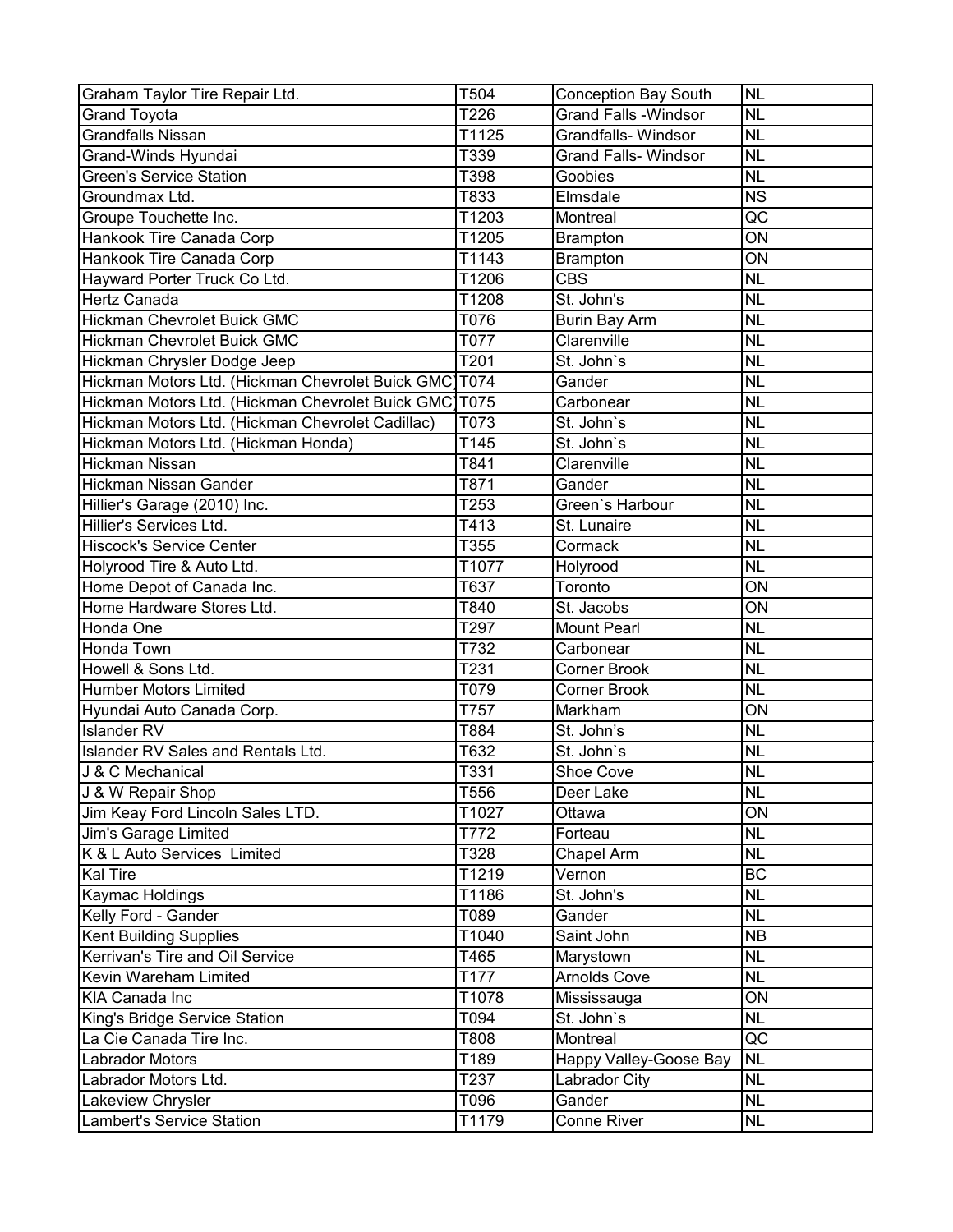| Legge's Autotech                                       | T528  | <b>Heart's Content</b>          | <b>NL</b>              |
|--------------------------------------------------------|-------|---------------------------------|------------------------|
| Les Pneus Moins Chers Inc( PMC TIRE.COM)               | T1097 | Sherbrooke                      | $\overline{\text{QC}}$ |
| Lewisporte Auto Supplies                               | T098  | Lewisporte                      | <b>NL</b>              |
| M & G Automotive                                       | T445  | Botwood                         | <b>NL</b>              |
| M and F Motors Limited                                 | T649  | Stephenville                    | <b>NL</b>              |
| M.B. Auto Parts Inc.                                   | T314  | <b>Plum Point</b>               | <b>NL</b>              |
| Mack Truck Canada/Volvo Trucks Canada                  | T1007 | Mississauga                     | ON                     |
| <b>Maloney Enterprises Limited</b>                     | T636  | Paradise                        | <b>NL</b>              |
| Manac Inc                                              | T1142 | St-Georges                      | QC                     |
| Marble RV Inc.                                         | T455  | <b>Corner Brook</b>             | <b>NL</b>              |
| Marsh Motors Chrysler Ltd.                             | T103  | <b>Grand-Falls Windsor</b>      | <b>NL</b>              |
| Marystown Auto Glass & Graphix                         | T436  | Marystown                       | <b>NL</b>              |
| Matt's Auto Service                                    | T105  | Placentia                       | <b>NL</b>              |
| <b>Meadowvale Ford Sales and Services</b>              | T1199 | Mississauga                     | ON                     |
| Melendy's Auto Center                                  | T106  | <b>Conception Bay South</b>     | <b>NL</b>              |
| Mercedes-Benz St. John's                               | T763  | St. John's                      | <b>NL</b>              |
| Michelin North America Inc.                            | T451  | Greenville                      | <b>South Carolina</b>  |
| Mile 1 Harley-Davidson (10349135 Canada Limited)       | T1106 | St. John's                      | <b>NL</b>              |
| <b>Miller Tirecraft</b>                                | T1034 | Dartmouth                       | <b>NS</b>              |
| Mitsubishi Motor Sales of Canada Inc.                  | T785  | Mississaugua                    | ON                     |
|                                                        | T296  | <b>Mount Pearl</b>              | <b>NL</b>              |
| Mobile Trailer Repair Service 1998 Inc.                | T110  |                                 | <b>NL</b>              |
| Molloy's Auto Repair                                   | T452  | Trepassey<br><b>Mount Pearl</b> | <b>NL</b>              |
| <b>Mount Pearl Auto King</b>                           |       |                                 | ON                     |
| National Tire Distributors (NTD)                       | T799  | <b>Burlington</b>               |                        |
| Newhook's Auto Parts (1977)                            | T575  | Gander                          | <b>NL</b>              |
| <b>Newtown Service Station</b>                         | T493  | Port aux Basques                | <b>NL</b>              |
| Nissan Canada Inc.                                     | T1068 | Mississauga                     | ON                     |
| Northern Tire & Automotive                             | T356  | Cow Head                        | <b>NL</b>              |
| <b>O'Brien's Sales &amp; Services</b>                  | T116  | L'Anse au Loup                  | <b>NL</b>              |
| <b>OK Tire Gander</b>                                  | T756  | Gander                          | <b>NL</b>              |
| Ok Tire Stores Inc                                     | T1149 | <b>Mount Pearl</b>              | <b>NL</b>              |
| <b>OK Tire Stores Inc.</b>                             | T1177 | <b>Mount Pearl</b>              | <b>NL</b>              |
| <b>OMB-OK Tire</b>                                     | T547  | Clarenville                     | <b>NL</b>              |
| O'Neil Landrover/Volvo                                 | T196  | <b>Mount Pearl</b>              | <b>NL</b>              |
| <b>O'Neill Nissan</b>                                  | T066  | <b>Mount Pearl</b>              | <b>NL</b>              |
| P & K Sport Shop                                       | T419  | Port Hope Simpson               | <b>NL</b>              |
| Panda Tire Direct Inc.                                 | T697  | Charlottetown                   | $\overline{PE}$        |
| Pardy's Holdings Limited                               | T1188 | Pasadena                        | <b>NL</b>              |
| Pardy's Recreation & Marine Limited                    | T656  | Marystown                       | <b>NL</b>              |
| Parkside RV                                            | T1081 | Pouch Cove                      | <b>NL</b>              |
| Parkway Hyundai                                        | T124  | <b>Corner Brook</b>             | <b>NL</b>              |
| Parts Place                                            | T532  | Carbonear                       | <b>NL</b>              |
| Peninsula Glass & Tire Ltd.                            | T700  | <b>Burin Bay Arm</b>            | <b>NL</b>              |
| Penney Kia                                             | T200  | St. John's                      | <b>NL</b>              |
| Penney Mazda (80038 Newfoundland & Labrador Inc) T1113 |       | St. John's, NL                  | <b>NL</b>              |
| Pirelli Tire Inc.                                      | T1074 | St. Laurent                     | QC                     |
| <b>Pittman's Enterprise</b>                            | T1191 | Cowhead                         | <b>NL</b>              |
| Placentia Service Centre Limited                       | T251  | Dunville                        | <b>NL</b>              |
| Pneus a Rabais / Quattro Tires                         | T1220 | Laval                           | QC                     |
| Pneus Ratte Inc.                                       | T1184 | Quebec City                     | QC                     |
| Power's Tire & Glass Supplies                          | T380  | <b>Corner Brook</b>             | <b>NL</b>              |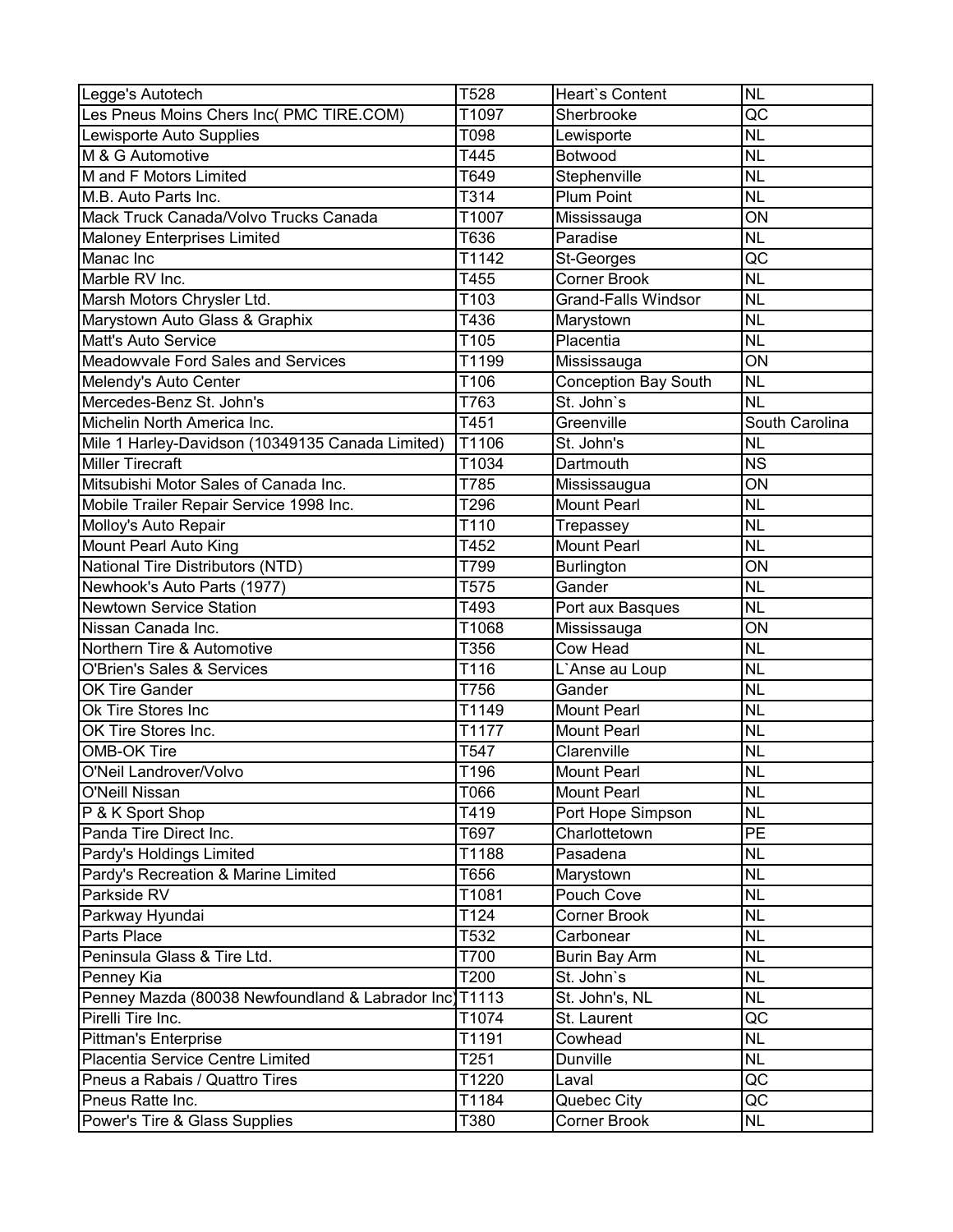| Precision Automotive Inc.                          | T857  | Happy Valley-Goose Bay         | <b>NL</b>                |
|----------------------------------------------------|-------|--------------------------------|--------------------------|
| <b>Professional Tire Limited</b>                   | T132  | Gander                         | <b>NL</b>                |
| Quality Auto Supplies Ltd.                         | T133  | <b>Glovertown South</b>        | <b>NL</b>                |
| Quality Tires (82270 Newfoundland & Labrador Ltd.) | T1207 | <b>Corner Brook</b>            | <b>NL</b>                |
| <b>Rapid Power Sports</b>                          | T646  | <b>Little Rapids</b>           | <b>NL</b>                |
| <b>Red Roof Quickstop</b>                          | T1127 | Port Hope Simpson              | <b>NL</b>                |
| Reid's Motocycle Parts & Accessories               | T304  | Torbay                         | <b>NL</b>                |
| <b>Riverview Motors Ltd.</b>                       | T138  | <b>Grand-Falls Windsor</b>     | <b>NL</b>                |
| Rona Inc                                           | T1168 |                                | <b>NL</b>                |
| Royal Freightliner Inc.                            | T1209 | Dartmouth                      | <b>NS</b>                |
| <b>RPM Automotive</b>                              | T1217 | <b>Mount Pearl</b>             | <b>NL</b>                |
| Sharon's Sales & Service Ltd                       | T320  | <b>Grand Falls-Windsor</b>     | <b>NL</b>                |
| Simmons Auto and Service Center Ltd.               | T425  | Deer Lake                      | <b>NL</b>                |
| Simmons Honda                                      | T144  | Gander                         | <b>NL</b>                |
| <b>Simms Garage Limited</b>                        | T222  | Carbonear                      | <b>NL</b>                |
| Solutions BKC Canada Inc                           | T1196 | <b>Brossard</b>                | QC                       |
| Solutions BKC Canada Inc                           | T1145 | <b>Brossard</b>                | $\overline{\mathsf{QC}}$ |
| <b>Southern Shore Automotive</b>                   | T146  | <b>Witless Bay</b>             | <b>NL</b>                |
| <b>Speedy Glass</b>                                | T153  | Happy Valley-Goose Bay         | <b>NL</b>                |
| Springdale Tire & Glass                            | T748  | Springdale                     | <b>NL</b>                |
| Steele Clarenville Dodge Jeep Ram Limited          | T1198 | Clarenville                    | <b>NL</b>                |
| Steele St. John's Chrysler Dodge Jeep Ram Limited  | T1197 | St. John's                     | <b>NL</b>                |
| <b>Stephenson's Services Limited</b>               | T429  | Bloomfield                     | <b>NL</b>                |
| <b>Superior Auto Service</b>                       | T1212 | Carbonear                      | <b>NL</b>                |
| Supreme Auto                                       | T291  | Deer Lake                      | <b>NL</b>                |
| <b>Targett Trucking Ltd</b>                        | T1183 | <b>Corner Brook</b>            | <b>NL</b>                |
| Taylor's Marine & Recreation Ltd.                  | T560  | <b>Harbour Grace</b>           | <b>NL</b>                |
| Taylors Service Staion Inc.                        | T1176 | King's Cove                    | <b>NL</b>                |
| <b>Terra Nova Motors Limited</b>                   | T160  | St. John's                     | <b>NL</b>                |
| Terra Tire Inc; OK Tire Lewisporte                 | T1158 | Lewisporte                     | <b>NL</b>                |
| The Car Shop                                       | T1181 | Paradise                       | <b>NL</b>                |
| The Performance Center                             | T601  | <b>Bay Roberts</b>             | <b>NL</b>                |
| The Tire Man Inc                                   | T1108 | <b>Upper Sackville</b>         | <b>NS</b>                |
| The Tire Rack, Inc.                                | T722  | South Bend                     | IN                       |
| The Toy Box                                        | T894  | <b>Mount Pearl</b>             | <b>NL</b>                |
| <b>Thorncrest Sherway</b>                          | T1128 | Toronto                        | $\overline{ON}$          |
|                                                    | T224  | <b>Grand Falls - Windsor</b>   | <b>NL</b>                |
| <b>Thruway Limited</b><br>Tire Mart Ltd.           |       |                                |                          |
|                                                    | T161  | <b>Mount Pearl</b><br>Edmonton | <b>NL</b>                |
| <b>Tire Warehouse Online Limited</b>               | T1201 |                                | AB                       |
| Tirecraft St. John's                               | T059  | St. John's                     | <b>NL</b>                |
| Tireseasy, LLC                                     | T1102 | Victoria                       | <b>BC</b>                |
| <b>Toyo Tires</b>                                  | T703  | Richmond                       | <b>BC</b>                |
| <b>Toyota Central</b>                              | T279  | Clarenville                    | <b>NL</b>                |
| <b>Toyota Plaza</b>                                | T167  | St. John's                     | <b>NL</b>                |
| <b>Trinity Bight Services</b>                      | T1218 | Port Rexton                    | <b>NL</b>                |
| <b>Tucker Acura</b>                                | T049  | Mount Pearl                    | <b>NL</b>                |
| Tulk Tire & Towing Services Ltd.                   | T171  | <b>Mount Pearl</b>             | <b>NL</b>                |
| <b>Twin Peaks Motorsports</b>                      | T233  | Corner Brook                   | <b>NL</b>                |
| <b>Twin Peaks Motorsports</b>                      | T1216 | <b>Corner Brook</b>            | <b>NL</b>                |
| <b>Twin Tire Sales</b>                             | T454  | Stephenville                   | <b>NL</b>                |
| <b>Tycorra Fleet Solutoins Inc</b>                 | T1116 | Kitchner                       | ON                       |